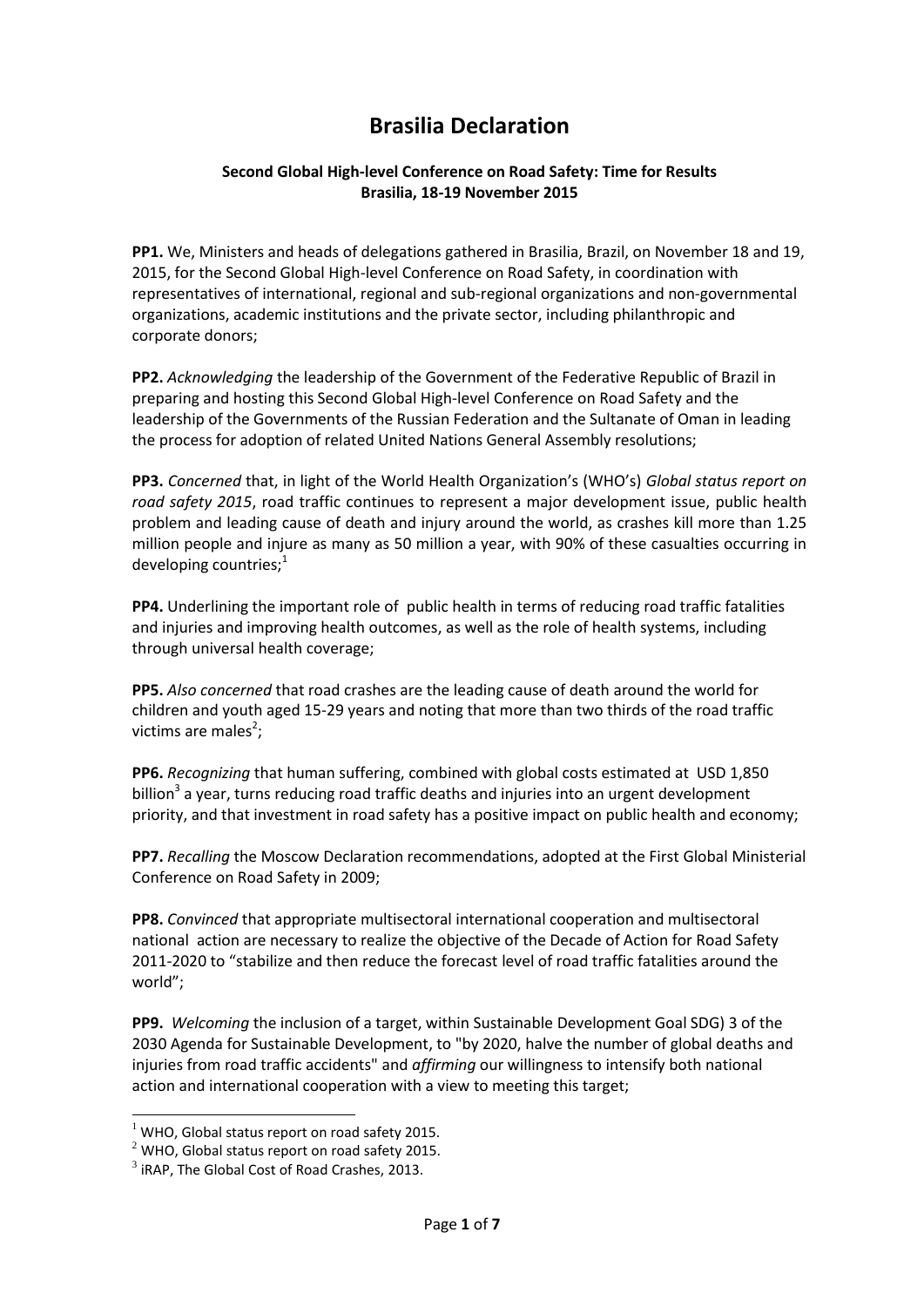**PP10.** Recognizing the need for countries to introduce, or improve and strengthen, arrangements for monitoring serious injuries from road traffic accidents to facilitate action to meet, by 2020, the target to halve the number of global deaths and injuries from road traffic accidents;

**PP11**. *Welcoming as well* the inclusion of a target to "provide access to safe, affordable, accessible and sustainable transport systems for all, improving road safety, notably by expanding public transport, with special attention to the needs of those in vulnerable situations, women, children, persons with disabilities, and older persons" by 2030, within SDG 11 as an integral part of the 2030 Agenda for Sustainable Development;

**PP12.** *Noting* that the overwhelming majority of road traffic deaths and injuries are predictable and preventable and that at the mid-point of the Decade of Action much remains to be done, despite some progress and improvements in many countries , including in developing countries;

**PP13**. Recognizing that to only focus on road users as a cause of crashes is inappropriate and insufficient, as crashes result from multiple causes, many of which are linked to social determinants and risk factors

**PP14.** *Welcoming* the recognition by the 2012 United Nations Conference on Sustainable Development (Rio+20) that improving road safety can contribute to the achievement of wider international development objectives, and that transport and mobility are central to sustainable development;

**PP15.** *Reaffirming* that providing basic conditions and services to address road safety is primarily a responsibility of Governments;

**PP16**. *Recognizing* nonetheless that there is a shared responsibility to move towards a world free from road traffic fatalities and serious injuries, and that addressing road safety demands multistakeholder collaboration;

**PP17**. *Taking into account* the important contribution of passive safety to the progress made to prevent road traffic fatalities and injuries, and encouraging the vehicle and safety equipment industries to further develop their efforts to increase the existing passive safety levels globally;

**PP18**. *Taking into account* that road traffic deaths and injuries are also a social equity issue, as the poor and the vulnerable are most frequently also vulnerable road users (pedestrians, cyclists, users of motorized two-and-three wheeled vehicles and passengers of unsafe public transport), who are disproportionately affected and exposed to risks and road crashes, which can lead to a cycle of poverty exacerbated by income loss; and *recalling* that the aim of road safety policies should be to guarantee protection to all users;

**PP19.** Recognizing that road safety requires addressing broader issues of equitable access to mobility, and that the promotion of sustainable modes of transport, in particular safe public transport and safe walking and cycling, is a key element for road safety;

**PP20.** *Stressing* the importance of giving due attention to the issues of sustainable urban mobility and enhanced accessibility to destinations, activities, services and goods in drafting the New Urban Agenda, to be adopted at the United Nations Conference on Sustainable Urban Development and Housing (Habitat III), to be held in Quito, Ecuador, in October 2016;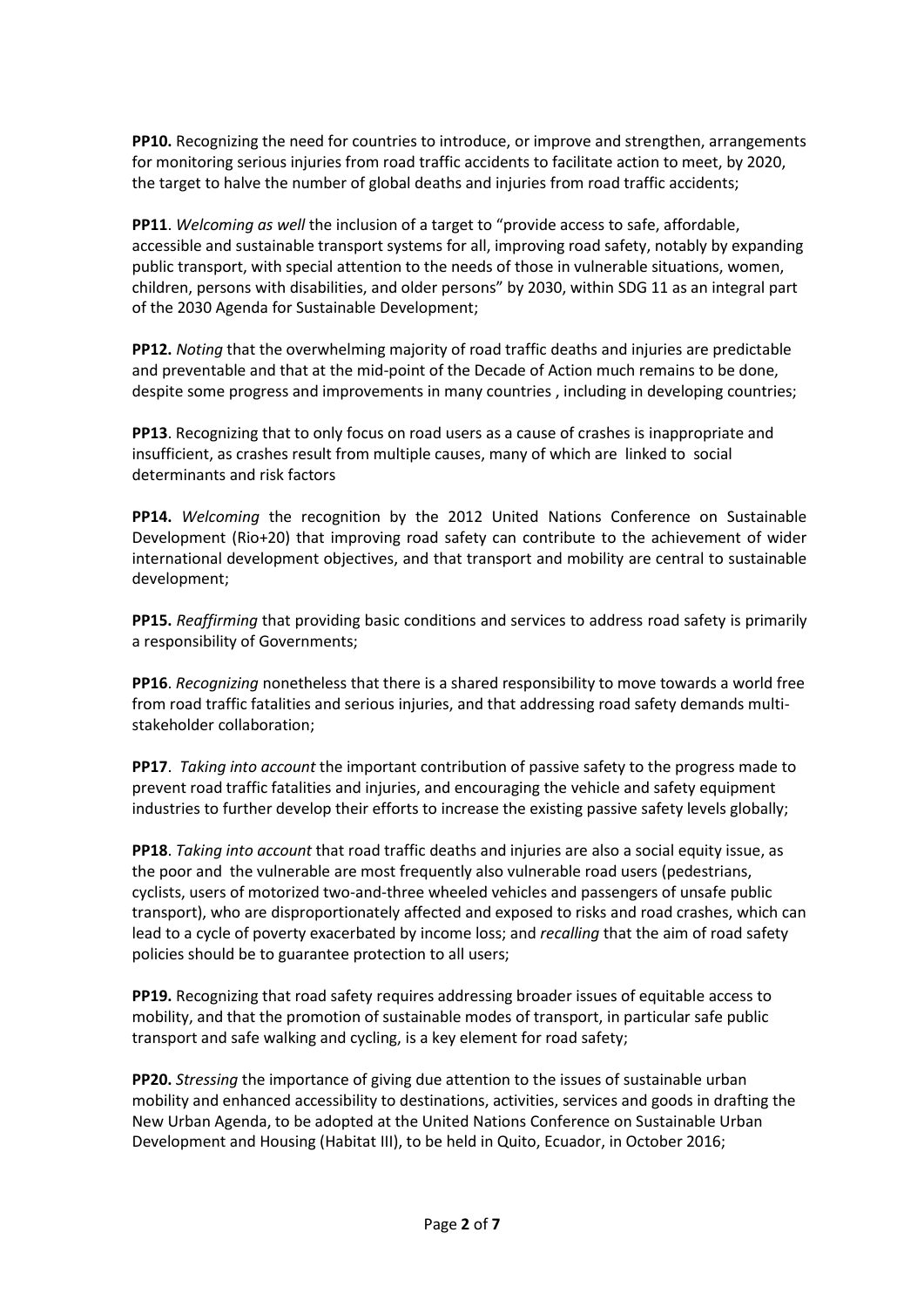**PP21**. *Reaffirming* the role and importance of the United Nations legal instruments on road safety, such as the 1949 and 1968 Conventions on Road Traffic, the 1968 Convention on Road Signs and Signals, the 1958 and 1998 agreements on technical vehicle regulations, the 1997 Agreement on Periodic Technical Inspection of Vehicles, and the 1957 Agreement on Transport of Dangerous Goods;

**PP22**. *Commending* States that have adopted comprehensive legislation on key risk factors, including the non-use of seat belts, child restraints and helmets, drinking alcohol and driving, speeding, and *drawing attention* to other risk factors such as medical conditions and medicines which affect safe driving, fatigue, the use of narcotic, psychotropic drugs and psychoactive substances, cell phones and other electronic and texting devices;

**PP23**. *Considering* the crucial importance of traffic law enforcement actions supported by intelligent risk monitoring practices, and the role of awareness-raising campaigns for the prevention of road traffic crashes, and to minimize the injuries and damage they cause;

**PP24**. *Recognizing* the commitment of States and civil society to road safety by observing the annual World Day of Remembrance for Road Traffic Victims as well as United Nations Road Safety Weeks;

**PP25.** *Recognizing* the progress made by some countries in providing universal access to health and integral care in the pre-hospital, hospital, post-hospital and reintegration phases to road traffic crash victims, including strengthening mass casualty management;

**PP26**. *Acknowledging* the work of the United Nations system, in particular the leadership of WHO as coordinator, working in close cooperation with UN regional commissions, in particular the United Nations Economic Commission for Europe (UNECE), in establishing a Global Plan for the Decade of Action for Road Safety 2011–2020, the commitment of the United Nations Human Settlements Programme (UN-Habitat), the United Nations Environment Programme (UNEP), the United Nations Children's Fund (UNICEF), and the International Labour Organization (ILO) among other agencies, to supporting these efforts as well as that of the World Bank and regional development banks towards implementing road safety projects and programmes, in particular in developing countries;

**PP27**. Emphasizing the role of the UN Safety Road Safety Collaboration as a consultative mechanism to facilitate international road safety cooperation;

**PP28**. Welcoming the establishment of the High-level Advisory Group on Sustainable Transport, and noting the appointment of the UN Secretary-General's Special Envoy for Road Safety as efficient tools for fostering international action in reducing the number of global deaths and injuries related to road traffic crashes;

**PP29.** Inviting Governments and all relevant stakeholders to collaborate with the United Nations Secretary General's High-Level Advisory Group on Sustainable Transport and give due consideration to its recommendations related to road safety;

**PP30.** *Taking into account* the importance of strengthening capacity and continuing international cooperation, including fostering South-South and triangular cooperation, including between countries that share roads across borders, to further support efforts to improve road safety, particularly in developing countries, and providing, as appropriate, financial and technical support to meet the goals of the Decade of Action and those of the 2030 Agenda for Sustainable Development;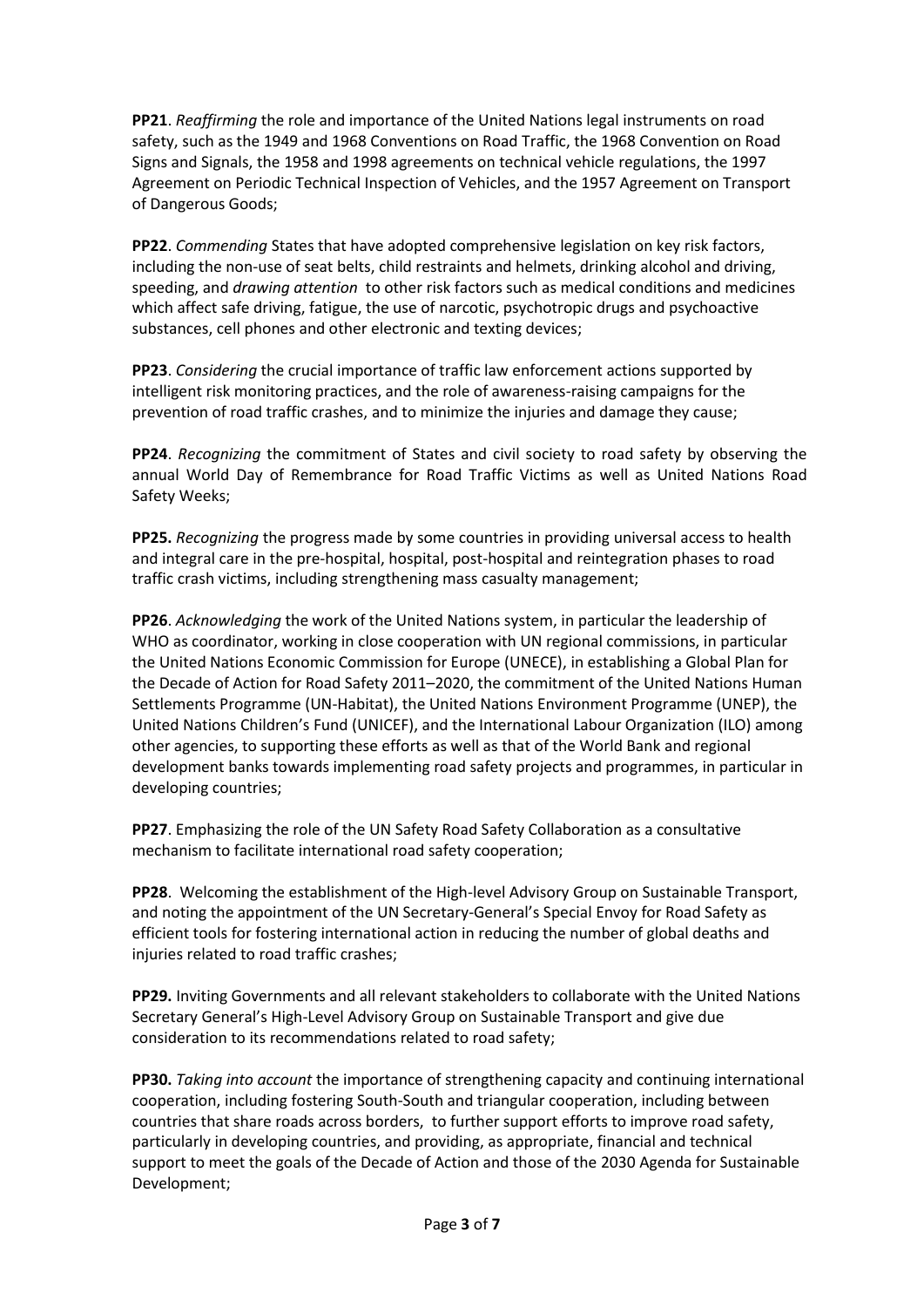**PP31**. *Determined* to learn from past experiences and build on achievements made;

Hereby renew their commitment to the Decade of Action for Road Safety 2011-2020 and to the full and timely implementation of the Global Plan for the Decade of Action, and decide to:

## *Recommended actions for strengthening road safety management and improving legislation and enforcement*

**OP1.** Encourage States that have not yet done so to designate and/or strengthen funded lead agencies and related coordination mechanisms at national or sub-national level as well as to strengthen the collaboration between governments, including parliamentary bodies, civil society, academia, private sector and philanthropic foundations in that realm;

**OP2.** Encourage civil society, academia, private sector and philanthropic foundations to strengthen their commitments to accelerate the implementation of the Global Plan for the Decade of Action for Road Safety 2011-2020;

**OP3**. Invite States that have not yet done so to redouble efforts to develop and implement national road safety plans and to adopt and enforce comprehensive legislation, in line with the Global Plan for the Decade of Action for Road Safety 2011–2020, with a view to meeting the target of increasing the percentage of countries with comprehensive legislation on key risk factors, including the non-use of seatbelts, child restraints and helmets, drinking alcohol and driving, and speeding, from 15% to at least 50% by 2020, as agreed in United Nations General Assembly resolution 64/255 of 2010;

**OP4.** Identify other risk factors which lead to distracted or impaired driving, such as medical conditions and medicines which affect safe driving, fatigue, the use of narcotic, psychotropic drugs and psychoactive substances, road environment visual distraction, cell phones and other electronic and texting devices and adopt, as appropriate, effective and evidence-based legislation;

**OP5**. Enhance road policing strategies and traffic enforcement measures, with a view to reducing road traffic crashes, including by means of promoting integration among traffic enforcement agencies in policing and inspection, as well as collecting road infrastructure and road traffic crashes data;

**OP6.** Improve the quality of systematic and consolidated data collection on the occurrence of road traffic crashes, including information from different sources, as well as on mortality and morbidity and disabilities, comprising disaggregated data; in order to address matters of data reliability and underreporting, data collection should be conducted by the appropriate authorities, including traffic police and health services, in line with international standards and definitions;

**OP7.** Invites the WHO to further standardize definitions, indicators and reporting practices, including on road traffic fatalities, injuries, and risk factors with a view to producing comparable information; and building on existing best practices in this area;

**OP8.** Encourage researching and result-sharing to support evidence-based approaches to prevent road traffic crashes, deaths and injuries and to mitigate their consequences;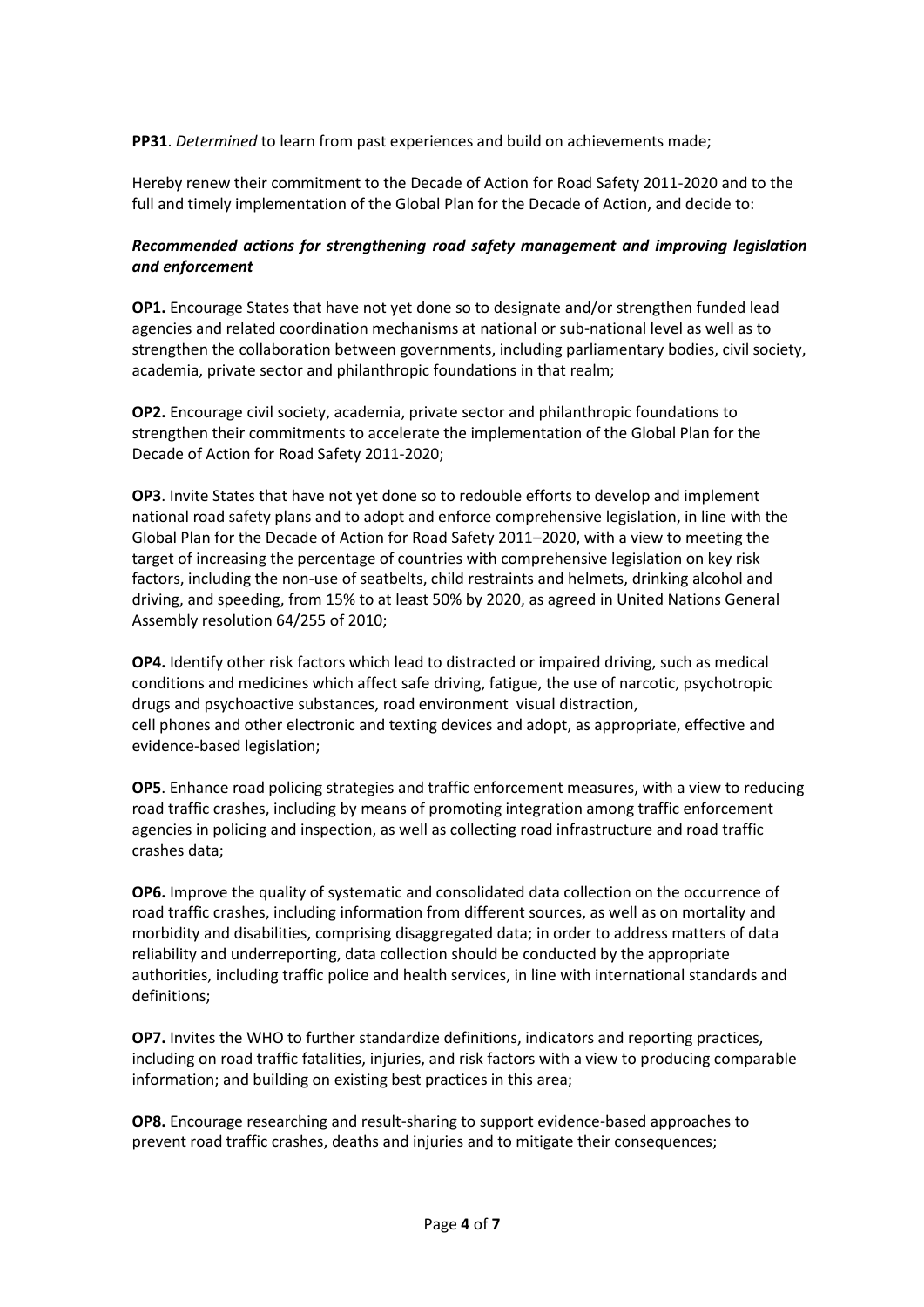**OP9.** Encourage States to introduce new technologies in traffic management and intelligent transport systems to mitigate road traffic crash risk and maximize response efficiency;

**OP10.** Encourage States that have not yet done so to consider acceding to or ratifying the UN legal instruments on road safety, as well as to engage in the activities of specialized UN transport fora;

## *Recommended actions to promote safer roads and the use sustainable modes of transportation*

**OP11.** Promote environmentally sound, safe, accessible and affordable quality modes of transport, particularly public and non-motorized transport, as well as safe intermodal integration, as a means to improving road safety, social equity, public health, urban planning, including the resilience of cities and urban-rural linkages, and in this regard take into account road safety and mobility as part of the effort to achieve sustainable development;

**OP12.** Adopt, implement and enforce policies and measures to actively protect and promote pedestrian safety and cycling mobility, such as pedestrian walkways and bicycle lanes and/or tracks, adequate lighting, speed cameras, road signs and road marking, with a view to also improving road safety and broader health outcomes, particularly the prevention of injuries and non-communicable diseases;

**OP13.** Establish and enforce adequate safe speed limits supported by appropriate safety measures such as road signs, speed cameras, and other speed restricting mechanisms, in particular around schools and residential areas, to ensure the safety of all road users;

**OP14.** Encourage efforts to ensure the safety and protection for all road users through safer road infrastructure, especially on highest risk roads with high rates of crashes, involving both motorized and non-motorized modes of transport, through a combination of proper planning and safety assessment, design, building and maintenance of roads taking into consideration the country's geography;

**OP15.** Encourage the United Nations Conference on Sustainable Urban Development and Housing (Habitat III), taking into account that the majority of road deaths and injuries take place in urban areas, to give appropriate consideration to road safety and access to safe public transport and non-motorized modes of transport in the future New Urban Agenda;

### *Recommended actions to protect vulnerable road users*

**OP16.** Urge States to promote, adapt and implement road safety policies for the protection of vulnerable people among road users, in particular children, youth, older persons and persons with disabilities, in line with relevant UN legal instruments, including the Convention on the Rights of the Child and the Convention on the Rights of Persons with Disabilities;

**OP17.** Take appropriate measures to ensure persons with disabilities and other users with reduced mobility, on an equal basis, access to the physical environment of roads and surrounding areas and to transportation, both in urban and in rural areas;

**OP18.** Fully integrate a gender perspective into all policy-making and policy implementation related to mobility and road safety, especially in roads and surrounding areas and public transport;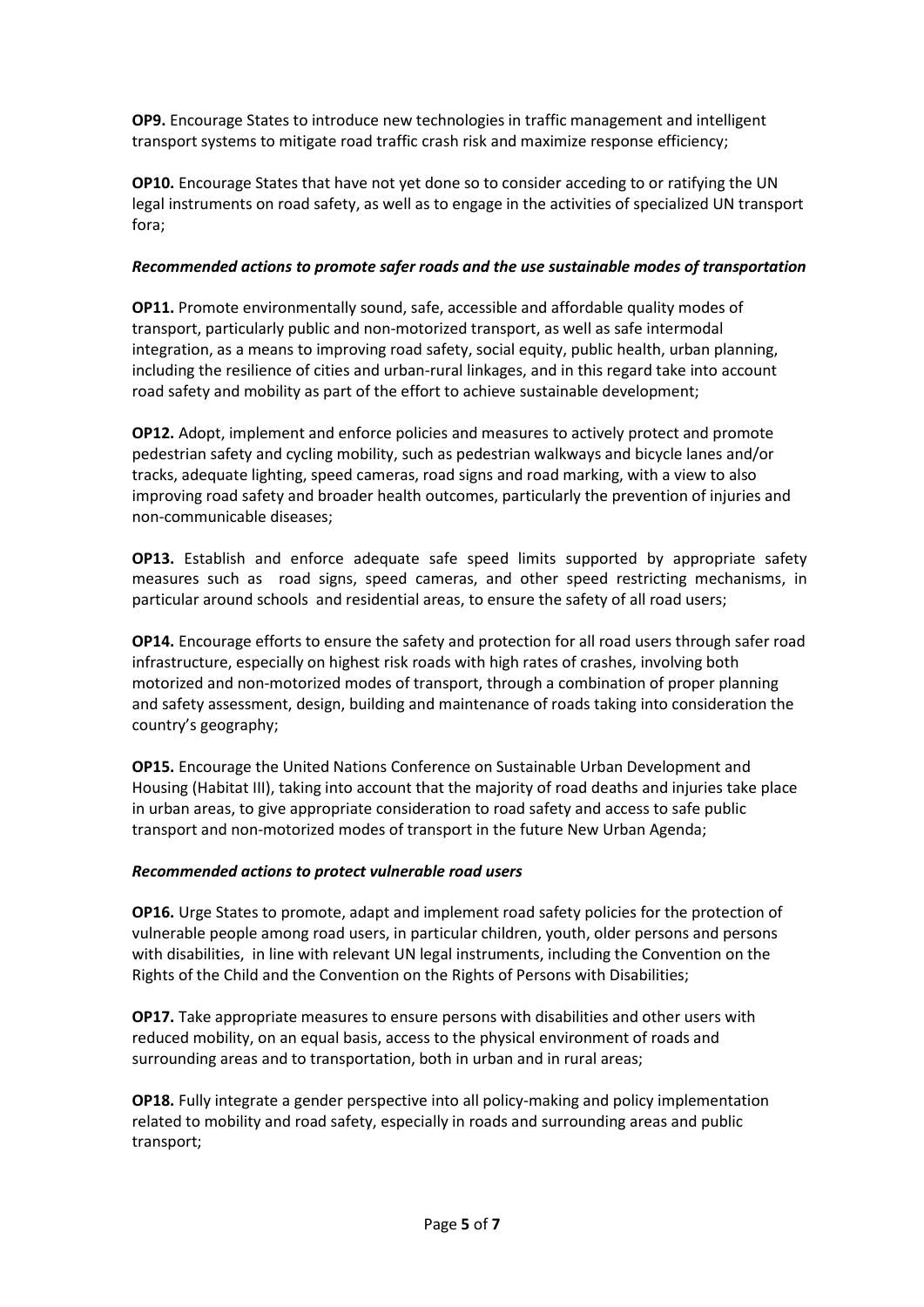**OP19.** Encourage States to develop and implement comprehensive legislation and policies on motorcycles, including training, driver licensing, vehicle registration,

work conditions, and the use of helmets and personal protection equipment by motorcyclists, given the disproportionally high and increasing numbers of motorcycle deaths and injuries globally, particularly in developing countries;

### *Recommended actions to develop and promote the use of safer vehicles*

**OP20.** Promote the adoption of policies and measures to implement United Nations vehicle safety regulations or equivalent national standards to ensure that all new motor vehicles, meet applicable minimum regulations for occupant and other road users protection, with seat belts, air bags and active safety systems such as anti-lock braking system (ABS) and electronic stability control (ESC) fitted as standard;

**OP21.** Encourage national action and international cooperation to ensure that issues of road safety, air quality, and vehicle disposal for both individual and public transportation, are addressed with respect to second hand vehicles;

## *Recommended actions to increase awareness and build capacity of road users*

**OP22.** Develop public policies to decrease work-related road traffic crashes, with the participation of employers and workers, in order to enforce international standards on safety and health at work, road safety and adequate road and vehicle conditions, giving particular attention to the issue of professional drivers' work conditions;

**OP23.** Increase awareness of road safety risk factors, protection and prevention measures and implement multi-stakeholder advocacy actions and social marketing campaigns, that emphasize the importance of the interrelation between road safety and a healthy lifestyle;

**OP24.** Develop and implement comprehensive, inclusive and evidence-based educational and training programmes, on a life-long learning and testing basis, to stimulate responsible behavior of all road users with a view to creating a peaceful road and social environment, as well as awareness of risk factors;

### *Recommended actions to improve post-crash response and rehabilitation services*

**OP25.** Strengthen pre-hospital care, including emergency health services and the immediate post-crash response, hospital and ambulatory guidelines for trauma care, and rehabilitation services, through the implementation of appropriate legislation, capacity-building and improvement of timely access to integral health care, and request WHO to support Member States in their national endeavors;

**OP26.** Provide early rehabilitation and social reintegration, including in the world of work, to injured people and persons with disabilities caused by traffic crashes and comprehensive support to victims of road traffic crashes and their families;

### *Recommended actions to strengthen cooperation and coordination towards global road safety*

**OP27.** Invite governments and road safety agencies to continue and enhance their activities of international cooperation in order to share best practices, and lessons learned, transfer knowledge, promote access to innovative and sustainable technologies and build capacity, in line